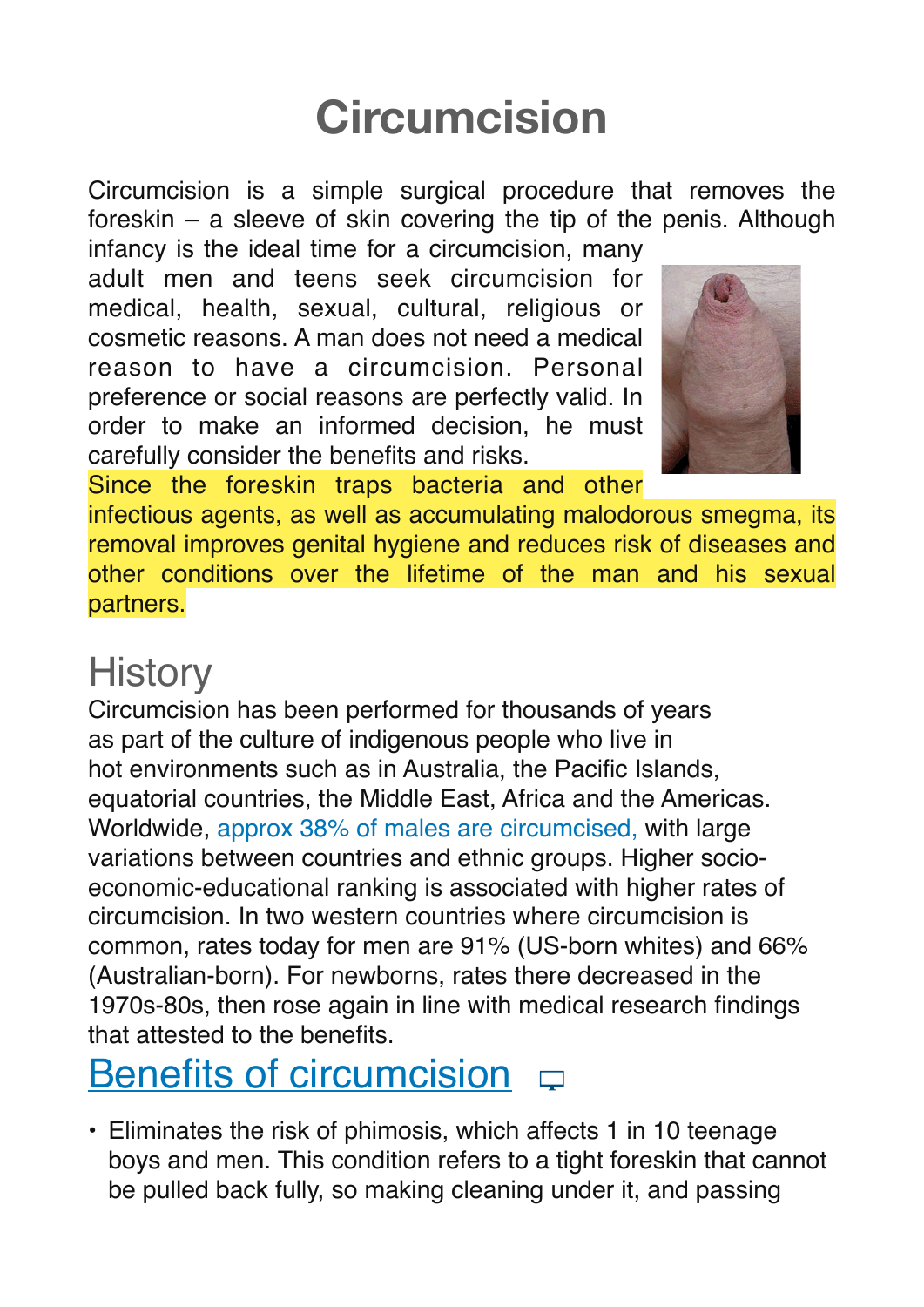urine, difficult and painful. Phimosis also greatly increases the risk of penile cancer and is a cause of foreskin and catheter problems in nursing homes.



- Reduces by 3‐fold the risk of inflammation and infection of the skin of the penis.
- Substantially reduces the risk of urinary tract infections in men and risk of renal complications.
- Over 20-fold decrease in risk of invasive penile cancer,
- Circumcision also affords substantial protection against STD
- Circumcision reduces by up to 5 times the risk of the female partner getting cervical cancer



- Up to 10% of males reaching adulthood uncircumcised will later require circumcision for medical reasons.
- Credible research shows that most women prefer the circumcised penis for appearance, hygiene and sexual activity.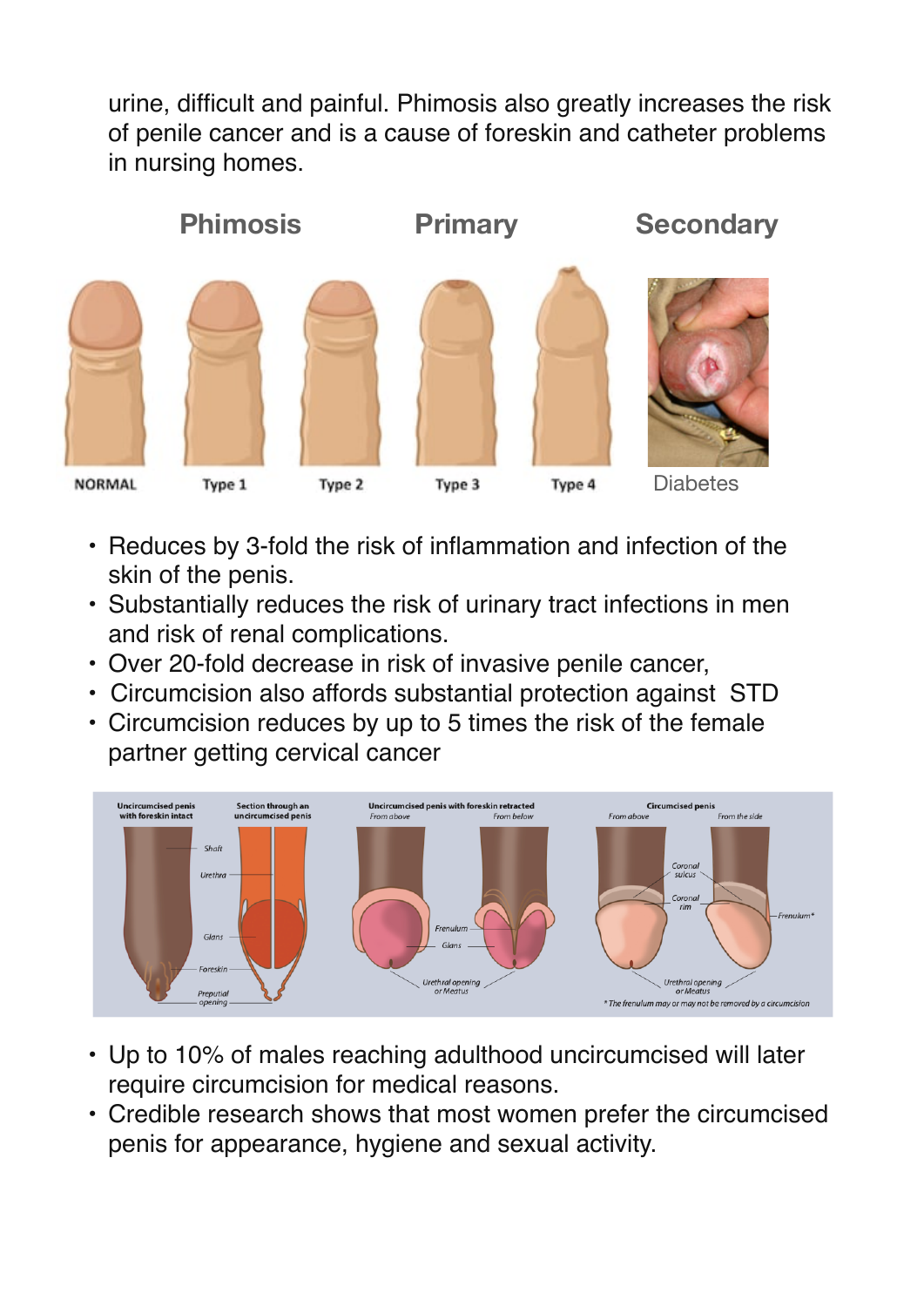• In general, sexual function and sensation is the same or better in circumcised men. The problem of overly tender sensitivity of the head of the penis experienced by many uncircumcised men is virtually eliminated.

### How you prepare

Before circumcision, the doctor will explain the risks and benefits of the procedure. Whether you're planning to have your son circumcised or you're pursuing circumcision for yourself, you'll likely need to provide written consent for the procedure.

## **Operation**



#### Risks and recovery after circumcision

Around 2‐3% of men circumcised by experienced practitioners will have a minor complication such as bleeding or infection. The risk of serious injury is extremely rare.

Problems after circumcision are uncommon. Contact the doctor if: